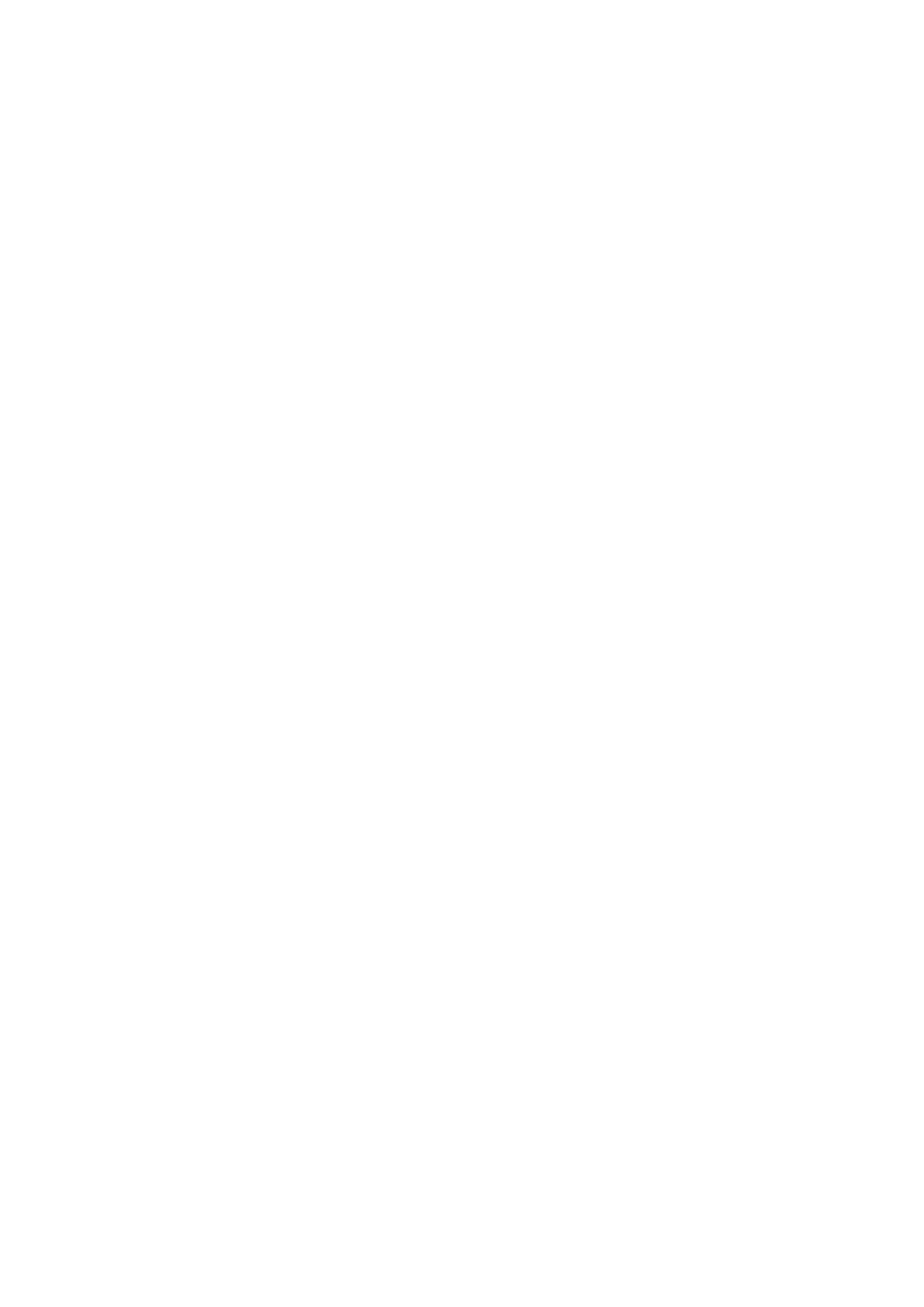*I certify that this public bill, which originated in the Legislative Assembly, has finally passed the Legislative Council and the Legislative Assembly of New South Wales.*

> *Clerk of the Legislative Assembly. Legislative Assembly, Sydney, , 2011*



New South Wales

## **Heritage Amendment Bill 2011**

Act No , 2011

An Act to amend the *Heritage Act 1977* in relation to the Heritage Council and the listing of items on the State Heritage Register; and for other purposes.

*I have examined this bill and find it to correspond in all respects with the bill as finally passed by both Houses.*

*Assistant Speaker of the Legislative Assembly.*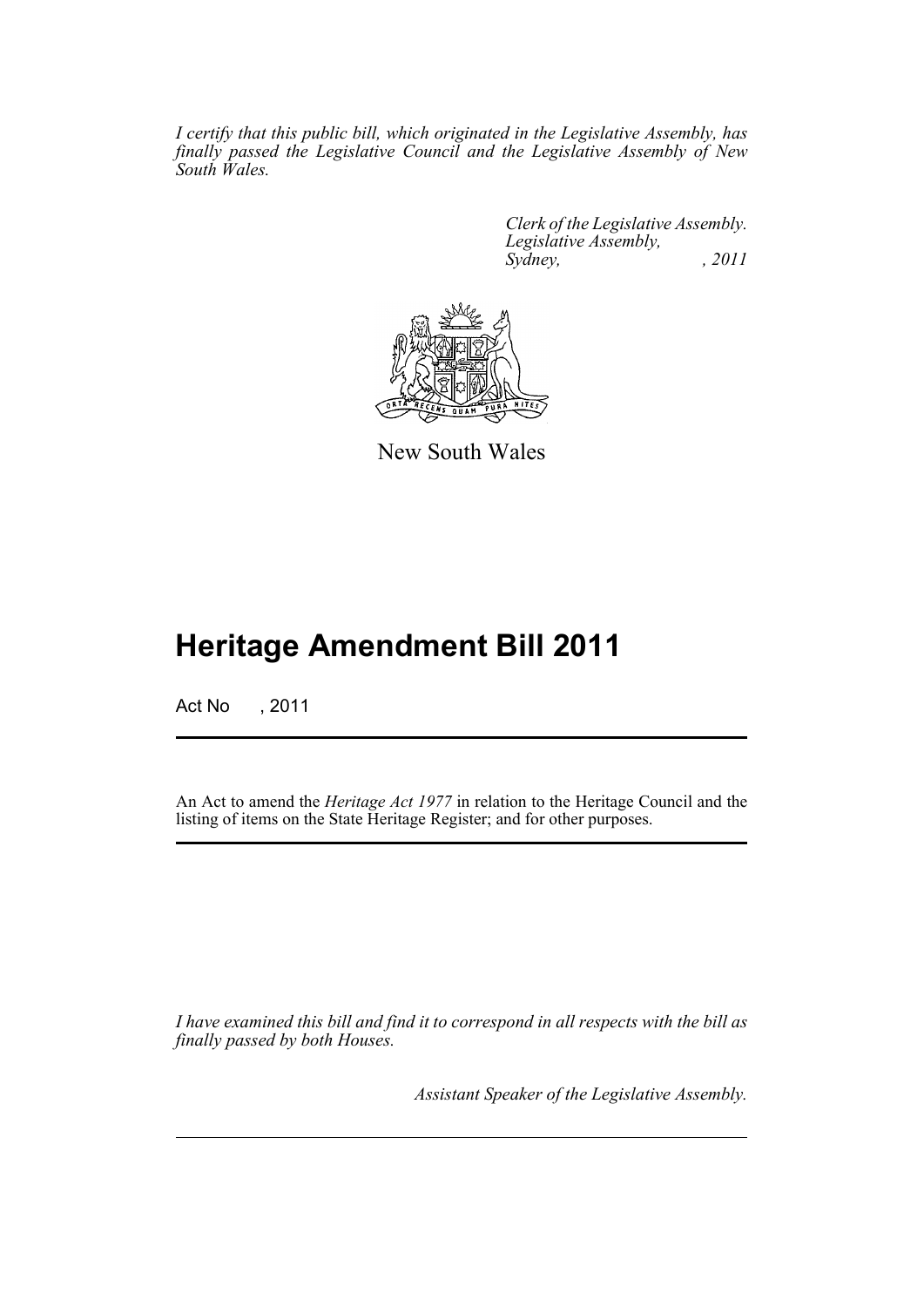Clause 1 Heritage Amendment Bill 2011

## <span id="page-3-0"></span>**The Legislature of New South Wales enacts:**

## **1 Name of Act**

This Act is the *Heritage Amendment Act 2011*.

## <span id="page-3-1"></span>**2 Commencement**

This Act commences on a day or days to be appointed by proclamation.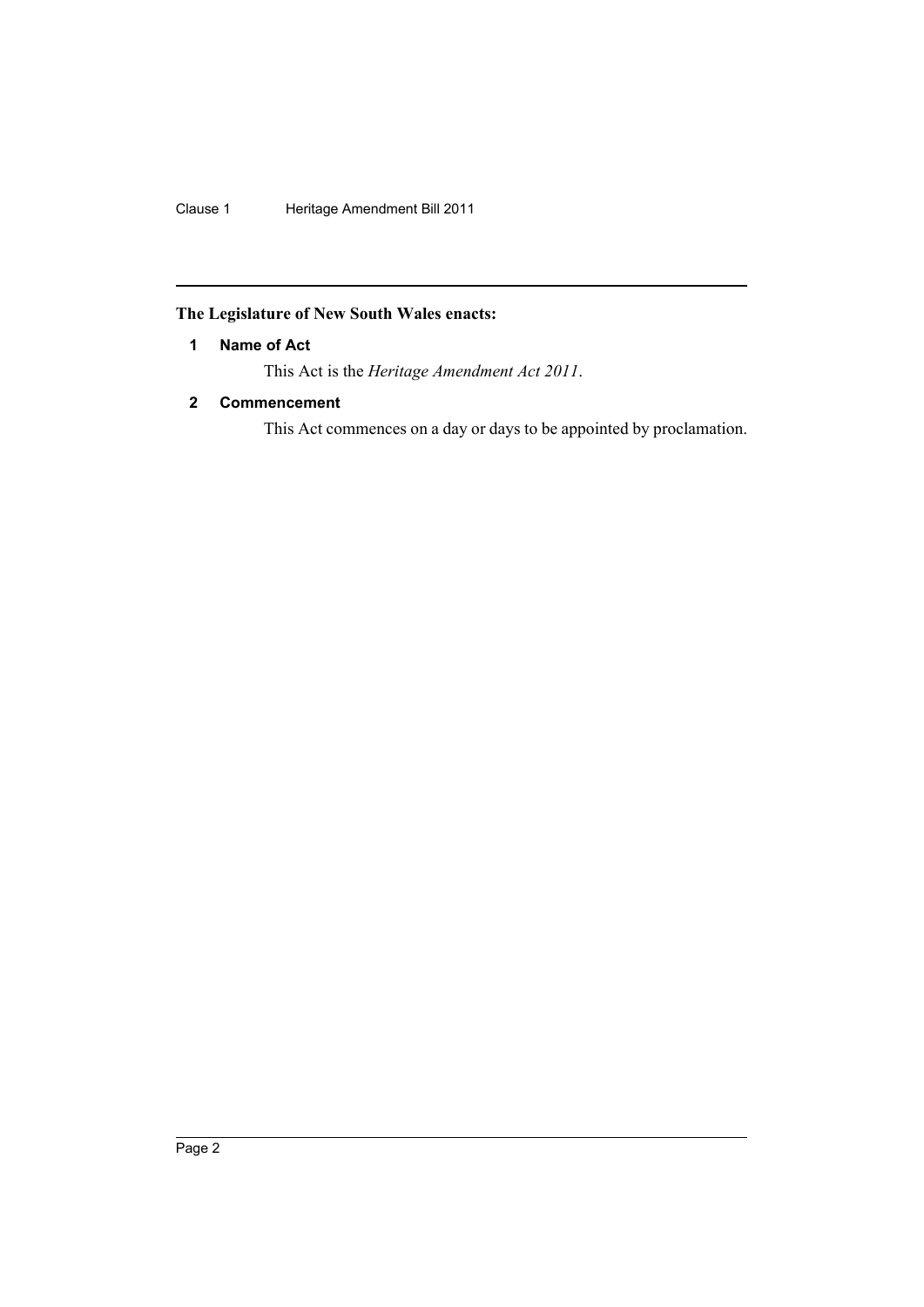## <span id="page-4-0"></span>**Schedule 1 Amendment of Heritage Act 1977 No 136**

## **[1] Section 4 Definitions**

Omit "Minister" from the definition of *approved form* in section 4 (1). Insert instead "Heritage Council".

**[2] Section 4 (1), definition of "Director-General"**

Omit the definition.

## **[3] Section 8 Members of Heritage Council**

Omit "11" from section 8 (1). Insert instead "9".

#### **[4] Section 8 (2)**

Omit the subsection. Insert instead:

(2) The other member is to be the Director-General of the Department of Planning and Infrastructure.

#### **[5] Section 8 (3)**

Omit "Six". Insert instead "Five".

#### **[6] Section 8 (3) (a)**

Omit the paragraph.

#### **[7] Section 8 (3A)**

Insert after section 8 (3):

(3A) One of the other appointed members is to be a person who, in the opinion of the Minister, possesses qualifications, knowledge and skills relating to Aboriginal heritage.

#### **[8] Section 8 (6)**

Insert ", (3A)" after "subsection (3)".

#### **[9] Section 21B**

Insert after section 21A:

#### **21B Publication of certain submissions**

(1) Any written submission in relation to State significant development that is made by the Heritage Council to a consent authority, or to any other person or body having functions under the *Environmental Planning and Assessment Act 1979* with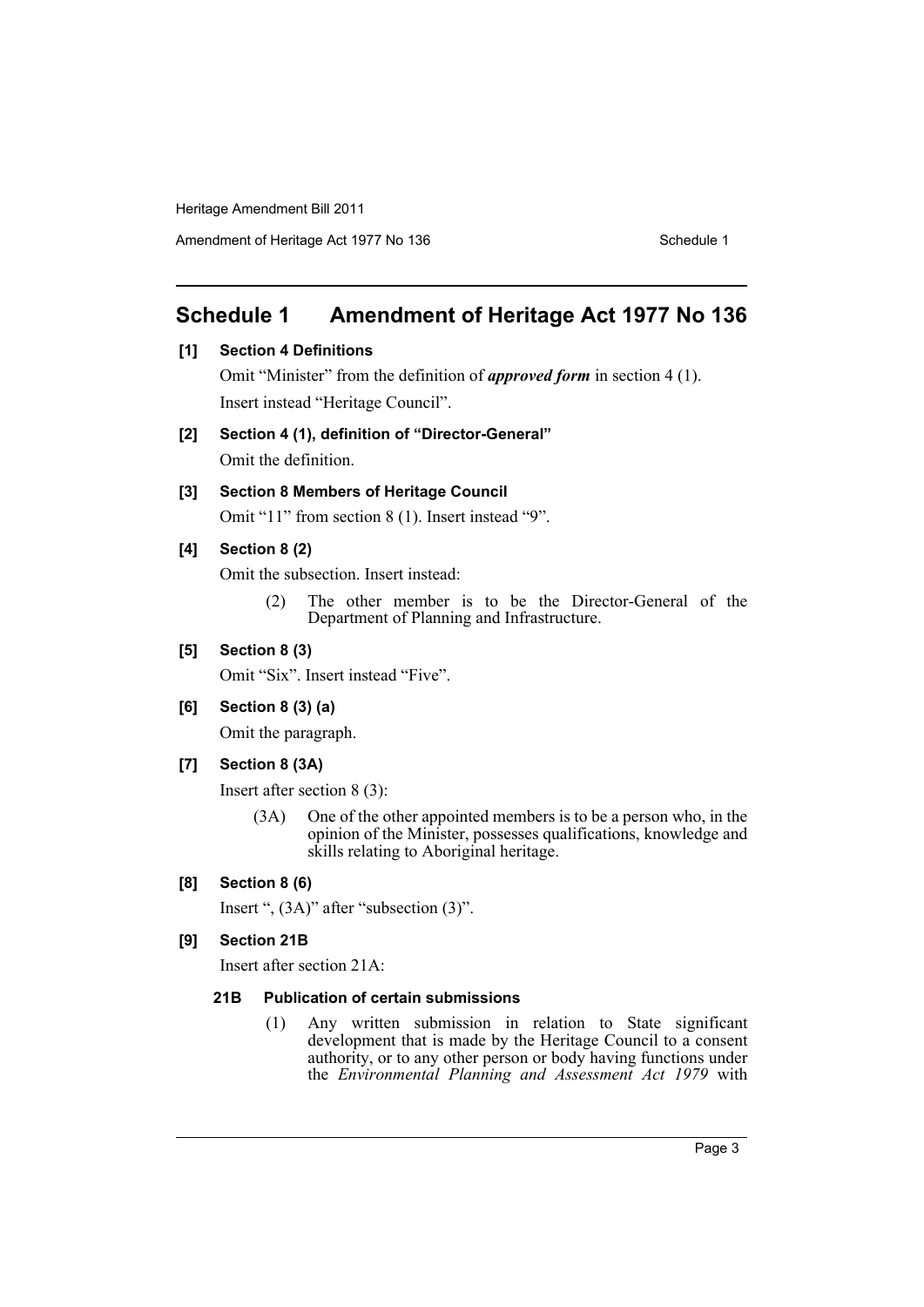Schedule 1 Amendment of Heritage Act 1977 No 136

respect to the approval of that development, is to be made publicly available on the internet by the Heritage Council within 14 days after the submission is made.

- (2) In this section, *State significant development* means:
	- (a) development that, were it not State significant development, State significant infrastructure or a transitional Part 3A project under the *Environmental Planning and Assessment Act 1979*, would require approval under Part 4 of this Act or an excavation permit under section 139 of this Act, or
	- (b) development that is State significant development, State significant infrastructure or a transitional Part 3A project under the *Environmental Planning and Assessment Act 1979* and that impacts on an item of State heritage significance that is not on the State Heritage Register or the subject of an interim heritage order.

#### **[10] Section 33 Procedure before recommendation for listing**

Omit "as soon as possible" from section 33 (1) (f). Insert instead "within 14 days".

#### **[11] Section 34**

Omit the section. Insert instead:

#### **34 Action by Minister following recommendation for listing**

- (1) Within 14 days after the Heritage Council makes a recommendation for listing to the Minister, the Minister must:
	- (a) decide whether or not to direct the listing and inform the Heritage Council of that decision, or
	- (b) request the Planning Assessment Commission to review the matter.
- (1A) On receiving a request to review a matter, the Planning Assessment Commission is to conduct its review and provide a report to the Minister within the time period specified in the regulations.
	- (2) If the Minister requests a review by the Planning Assessment Commission, the Minister must, within 14 days after the Commission provides its report:
		- (a) consider that report, and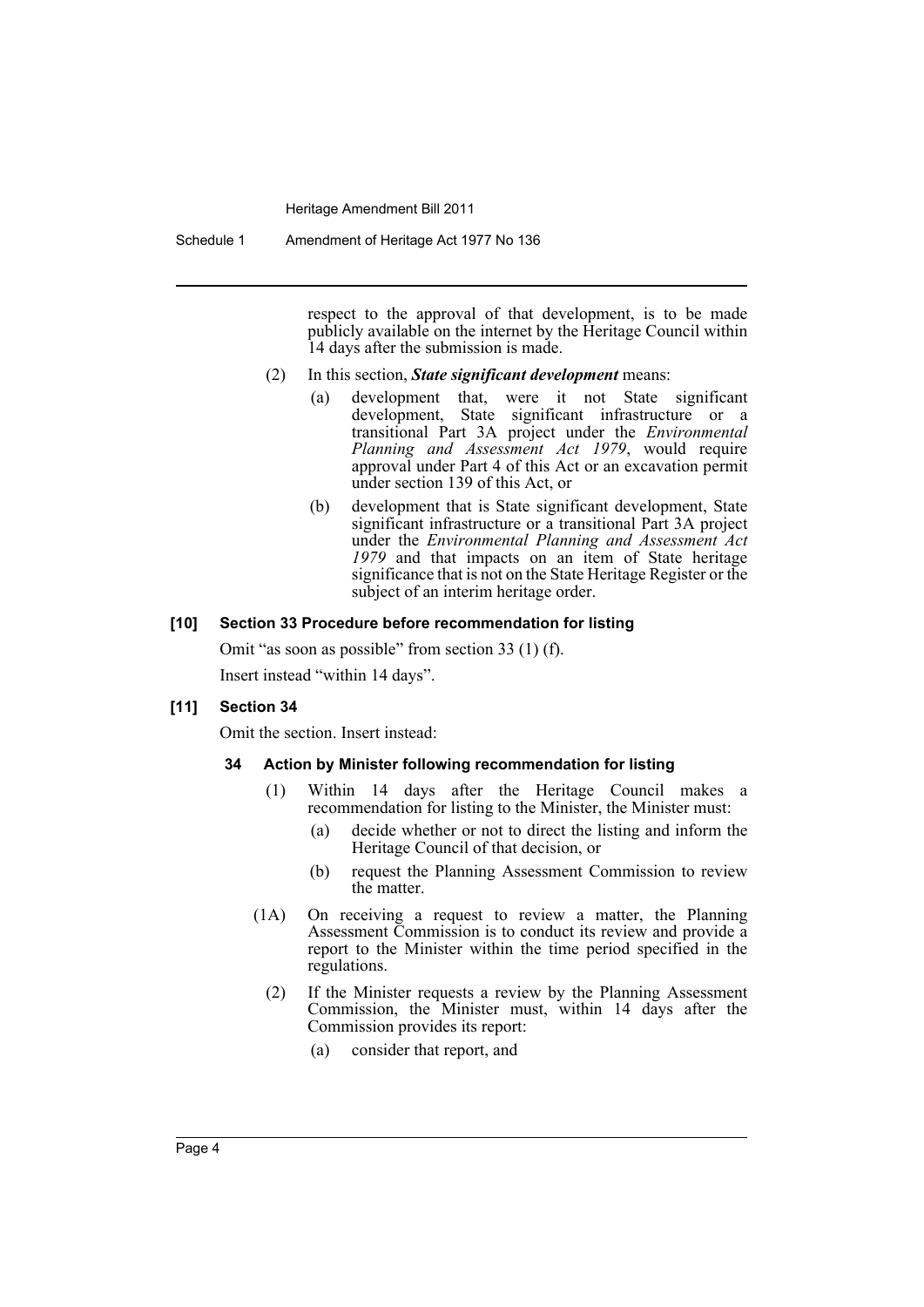- (b) decide whether or not to direct the listing, and
- (c) inform the Heritage Council of that decision.
- (3) The Minister may make a request under this section on the Minister's own motion or after a request by an affected owner, mortgagee, lessee or occupier.
- (4) A decision of the Minister to direct, or not to direct, the listing on the State Heritage Register of an item that the Heritage Council has recommended be listed is to contain the reasons for listing or not listing the item and is to be made publicly available on the internet by the Heritage Council within 7 days after the decision is made.

## **[12] Section 35 Ministerial Review Panel**

Omit the section.

#### **[13] Section 36 Planning Assessment Commission**

Insert "of the Department of Premier and Cabinet" after "Director-General" where firstly occurring in section 36 (1) (e).

#### **[14] Section 121 Failure to comply with order**

Insert "of the Department of Planning and Infrastructure" after "Director-General" in section 121 (5) (c).

## **[15] Schedule 1 Savings and transitional provisions**

Insert at the end of clause 1 (1):

*Heritage Amendment Act 2011*

## **[16] Schedule 1, Part 6**

Insert after clause 18:

## **Part 6 Provisions consequent on enactment of Heritage Amendment Act 2011**

#### **19 Approved forms**

Any form approved by the Minister, being a form that is an *approved form* for the purposes of this Act immediately before the amendment of that definition by Schedule 1 [1] to the *Heritage Amendment Act 2011,* is taken to have been approved by the Heritage Council on the commencement of that amendment.